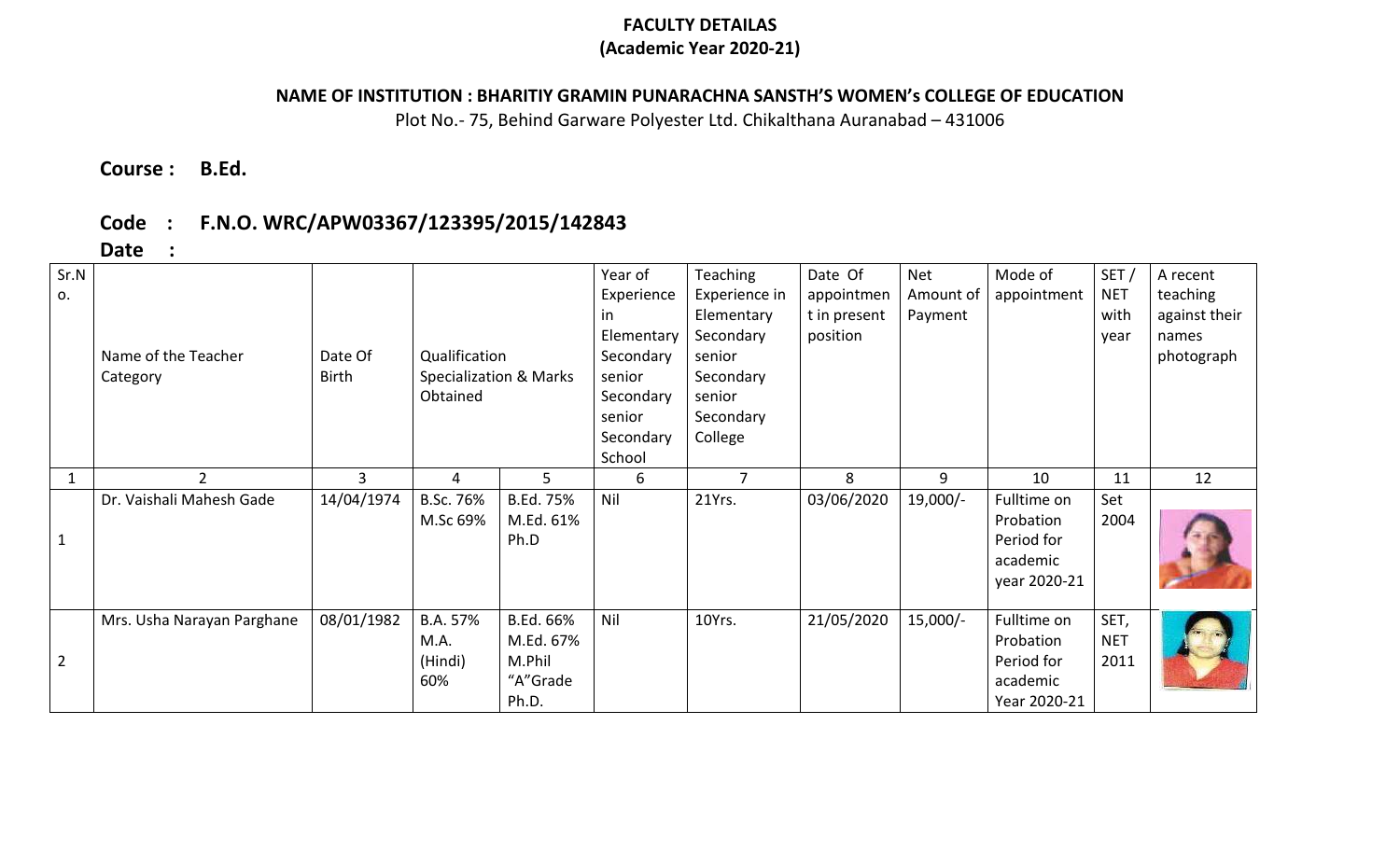| 3 | Mrs. Pawar Shobha Mahadeo<br>Asst. Prof.<br>(Open)<br>Lecturer In Geog./Eng.      | 25/03/1983 | B.A. 52%<br>M.A.Eng.<br>62% M.A.<br>Psy. 70%         | <b>B.Ed.69%</b><br>M.Ed.67%<br><b>DSM 85%</b>                     | Nil | 08Yrs.  | 28/05/2020 | $15,000/-$ | <b>Full Time</b><br>Academic<br>Year 2020-21 | <b>SET</b> |  |
|---|-----------------------------------------------------------------------------------|------------|------------------------------------------------------|-------------------------------------------------------------------|-----|---------|------------|------------|----------------------------------------------|------------|--|
| 4 | Mrs. Suryawanchi Lata<br>Udhavrao<br>Asst. Prof.<br>(Open)<br>Lecturer in History | 06/10/1970 | B.A. 52%<br>M.A.<br>Marathi<br>54% M.A.<br>Hindi 54% | B.Ed.78.7%<br>M.Ed.<br>73.37%<br><b>DDM 83%</b>                   | Nil | 10 Yrs. | 02/12/2020 | $15,000/-$ | <b>Full Time</b><br>Academic<br>Year 2020-21 | <b>NA</b>  |  |
| 5 | Mrs. Shirpurkar Savita Rajesh<br>Asst.Prof<br>(NTD3)<br>Lecturer In Science       | 08/01/1970 | B.Sc.<br>77.3%<br>M.Sc. 71%                          | B.Ed.<br>67.42%<br>M.Ed.<br>65.61%<br><b>DSM 71%</b><br>Ph.D.Reg. | Nil | 10 Yrs. | 01/12/2020 | $15,000/-$ | <b>Full Time</b><br>Academic<br>Year 2020-21 | <b>NA</b>  |  |
| 6 | Mrs. Sonawane Swati<br>Madhukar<br>Asst. Prof.<br>(OBC)<br>Lecturer in Marathi    | 01/06/1981 | B.A. 50.4%<br>M.A.<br>Marathi<br>65%                 | B.Ed.74.67<br>% M.Ed.<br>72.20%<br><b>DSM 85%</b><br>Ph. D.       | Nil | 04 Yrs  | 01/12/2020 | $15,000/-$ | <b>Full Time</b><br>Academic<br>Year 2020-21 | <b>NA</b>  |  |
| 7 | Mrs. Jade Leena Kishor<br>Asst. Prof.<br>(OBC)<br>Lecturer In English             | 31/08/1990 | <b>B.A.</b><br>63.66%<br>M.A.Eng<br>.68.66%          | 02 Years                                                          | Nil | 05 Yrs  | 01/12/2020 | $15,000/-$ | <b>Full Time</b><br>Academic<br>Year 2020-21 | <b>NA</b>  |  |
| 8 | Mrs. Surya Devidas P. (SC)                                                        | 28/07/1987 | B.A. 61%<br>M.A.<br>Eng.50%                          | B.Ed. 71%<br>M.Ed. 79%<br>M.Phil.<br>App                          | Nil | 01 Yrs  | 01/12/2020 | $8,000/-$  | <b>Full Time</b><br>Academic<br>Year 2020-21 | <b>NA</b>  |  |
| 9 | Mrs. Chopade S. N.<br>Asst. Prof.<br>(OBC)<br>Lecturer In History                 | 15/05/1981 | B.A. 63%<br>M.A.<br><b>Hist.59%</b>                  | <b>B.Ed.69%</b>                                                   | Nil | 03 Yrs  | 01/12/2020 | $8,000/-$  | Full time<br>Academic<br>Year 2020-21        | <b>NA</b>  |  |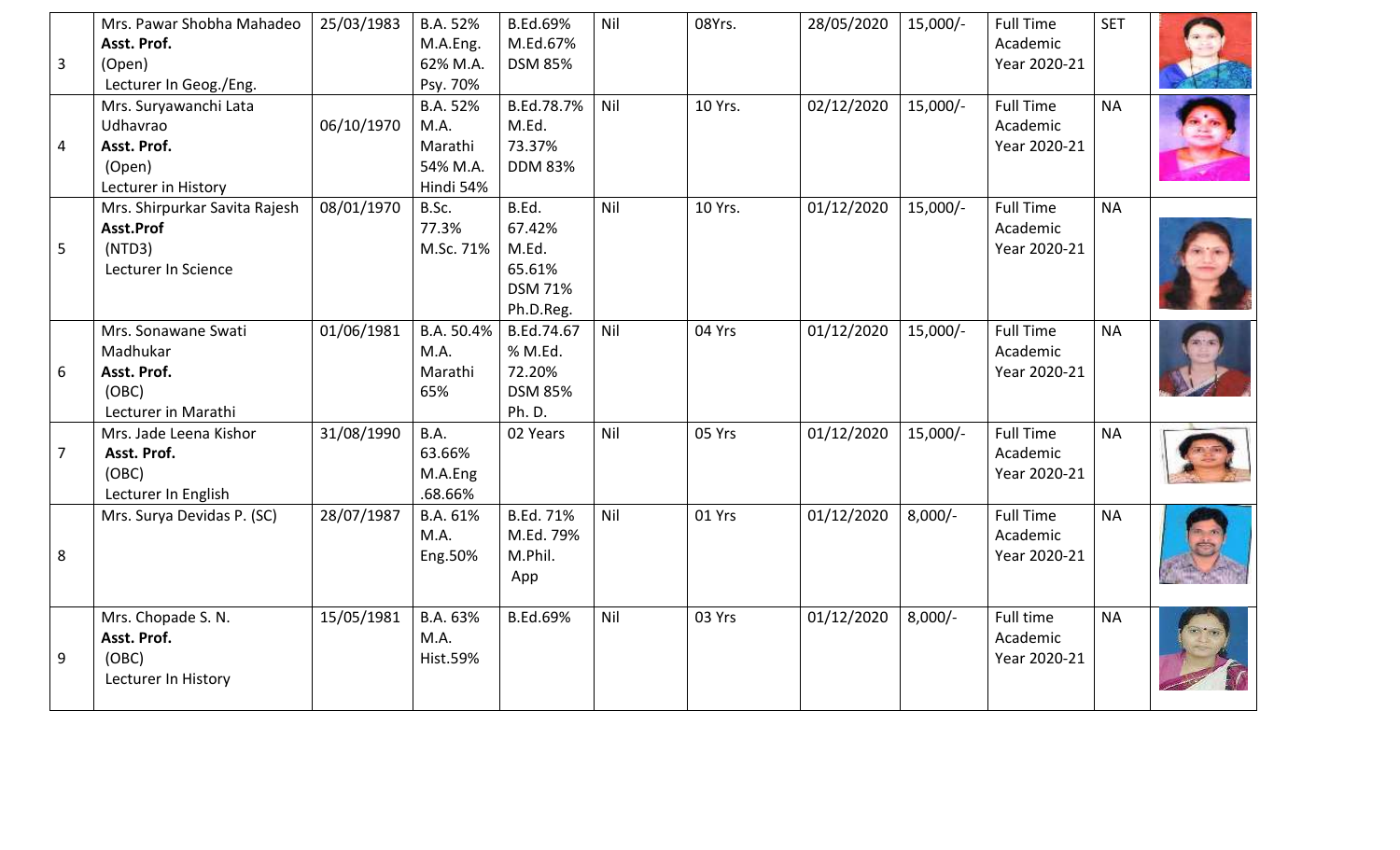| 10 | Mrs. Ukhalkar Jaishree<br>Chadulal<br>Asst. Prof.<br>(OBC Jain)<br>Lecturer In Marathi | 13/06/1983 | B.A. 52%<br>M.A.<br>Marathi<br>58% M.A.<br>Eco 76% | B.Ed.<br>61.58%<br>M.Ed. 79%                                                     | Nil  | <b>NA</b> | 01/12/2020 | $8,000/-$ | Full time<br>Academic<br>Year 2020/21 | <b>NA</b> |  |
|----|----------------------------------------------------------------------------------------|------------|----------------------------------------------------|----------------------------------------------------------------------------------|------|-----------|------------|-----------|---------------------------------------|-----------|--|
| 11 | Miss. Pawar P. K. (VJ NT)                                                              | 05/12/1983 | B.A. 60%<br>M.A.<br>MR.54%                         | B.Ed. 68%<br>M.Ed. 81%                                                           | Nil  | 02 Yrs    | 01/12/2020 | $8,000/-$ | Full time<br>Academic<br>Year 2020-21 | <b>NA</b> |  |
| 12 | Miss. Pawar Disha Devidas<br>Asst. Prof.<br>(ST)<br>Lecturer In Hindi                  | 04/10/1990 | B.A. 60%<br>M.A. Hindi<br>76%                      | B.Ed.<br>61.25%<br>M.Ed. 62%                                                     | Nill | 02 Yrs    | 01/12/2020 | $8,000/-$ | Full time<br>Academic<br>Year 2020-21 | <b>NA</b> |  |
| 13 | Smt. Wag J. D.<br>Asst. Prof. (SC)                                                     | 01/05/1990 | B.A. 59%<br>M.A. Soc.<br>66%                       | <b>B.Ed. 71%</b><br>M.Ed. 64%                                                    | Nil  | 02 Yrs    | 01/12/2020 | $8,000/-$ | Full time<br>Academic<br>Year 2020-21 | <b>NA</b> |  |
| 14 | Mrs. Sonawane K. D.<br>Asst. Prof.<br>(Open)<br><b>Physical Education</b>              | 06/10/1983 | <b>B.S.L. 52%</b>                                  | B.Pd. 83%<br>M.Pd.63%<br><b>DSM 80%</b><br>M.Phil                                | Nill | 02 Yrs    | 01/12/2020 | $8,000/-$ | Full time<br>Academic<br>Year 2020-21 | <b>NA</b> |  |
| 15 | Miss. Avale P. P.<br>Asst. Prof.<br>(Open)                                             | 07/07/1981 | B.A. 57%<br>M.A. 65%                               | B.Pd. 60%<br>(Sangeet<br>ViSharad II<br>Grade<br>Diploma In<br>Yoga 1st<br>Class | Nil  | 03 Yrs    | 01/12/2020 | $8,000/-$ | Part time<br>Academic<br>Year 2020-21 | <b>NA</b> |  |
| 16 | Mrs. Dhokrat Bhagyashri<br>Asst. Prof. (OBC) Lecturer<br>Fine Art                      | 30/12/1985 | B.F.A. 56%<br>M.F.A.59%                            |                                                                                  | Nil  | <b>NA</b> | 01/12/2020 | $8,000/-$ | Part time<br>Academic<br>Year 2020-21 | <b>NA</b> |  |